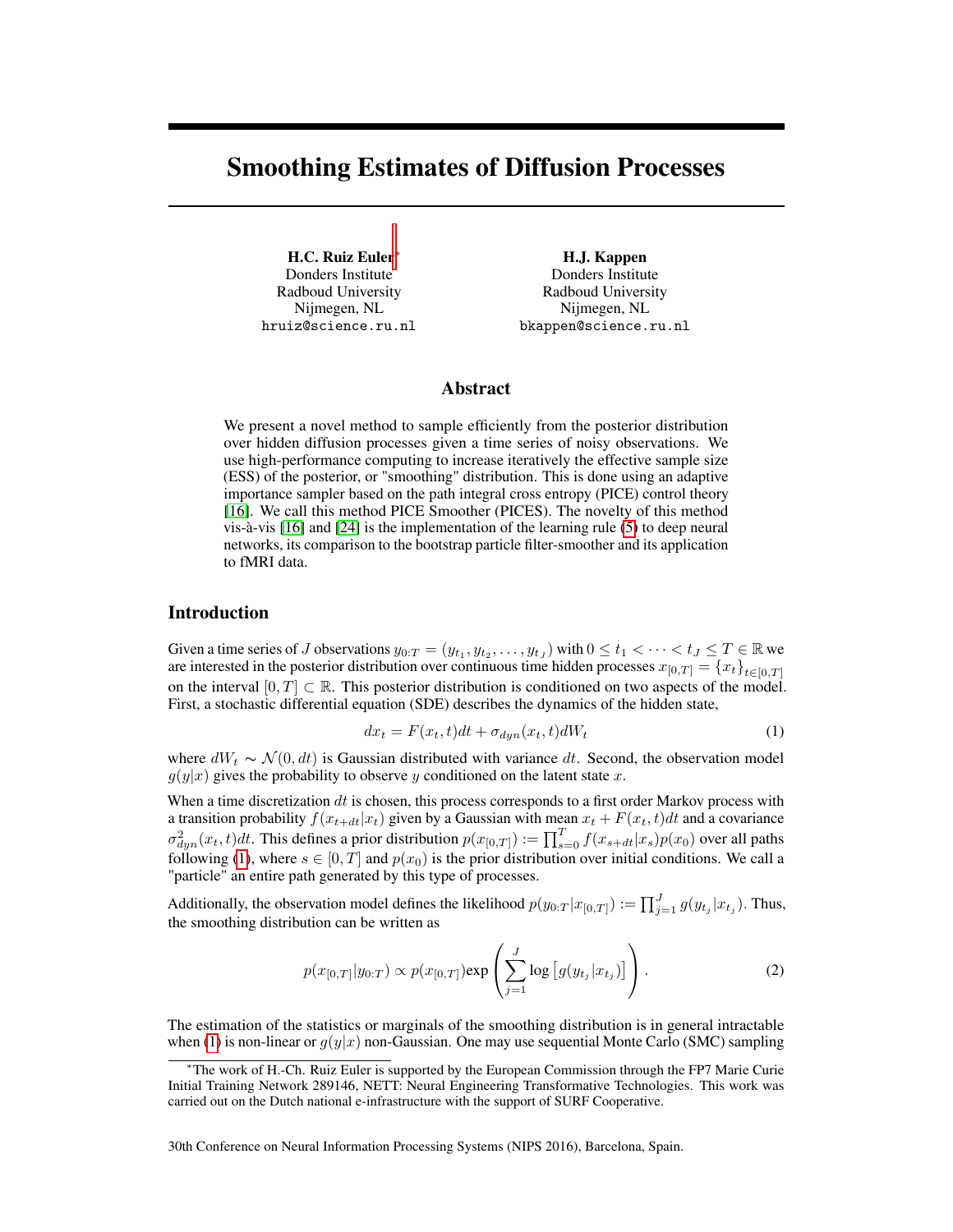or particle methods to overcome this difficulty, e.g. [\[18,](#page-5-1) [9,](#page-4-1) [7,](#page-4-2) [12\]](#page-4-3). Nevertheless, a major challenge for sampling from the smoothing distribution is the weight degeneracy of most smoothing procedures. The consequence is a poor representation of the smoothing distribution and a small ESS, which is defined as  $N_{eff} = N/E[w^2]$ , where w are the normalized importance weights [\[19\]](#page-5-2).

In general, weight degeneracy appears whenever the high-density region of the prior has little overlap with the likelihood of the data. Hence, only a few of the importance weights are sufficiently dominant to have a contribution in the estimation of the target statistics. In the case of the smoothing distribution, this effect increases exponentially with the number of observations [\[4\]](#page-4-4). The problem becomes acuter whenever the generative model  $p(x_{[0,T]})$  inaccurately approximates the posterior dynamics. For this reason, much work as been devoted to reducing the weight degeneracy and improve smoothing estimates, e.g. [\[13,](#page-4-5) [25,](#page-5-3) [2,](#page-4-6) [1,](#page-4-7) [6,](#page-4-8) [8,](#page-4-9) [21\]](#page-5-4).

The method proposed here significantly reduces the degeneracy of the particles by adapting the process with a feedback controller. Hence, the problem of the smoothing estimate translates to a problem of stochastic optimal control. The relation between filtering of continuous-time hidden processes and control is not new. In [\[20\]](#page-5-5) it was shown that the solution to the Kushner-Stratonovich equation for the normalized probability density conditioned on noisy measurements is given in terms of a normalized Feynman-Kac formula similar to the solution of the PI control theory [\[15\]](#page-4-10). More recently, [\[25\]](#page-5-3) shows that for a general non-linear non-Gaussian problem, the optimal Kalman gain can be computed at each time as an Euler-Lagrange boundary value problem. However, this is restricted to one-dimensional diffusion processes only. In [\[23\]](#page-5-6) the authors propose an approach that describes particles whose density evolves according to a Fokker-Planck equation controlled by a Hamilton-Jacobi-Bellman equation. Unfortunately, it is not recognized that the solution to the optimal cost-to-go function can be given formally.

#### Method

In [\[16\]](#page-4-0) the cross-entropy method [\[5\]](#page-4-11) is applied to the Path Integral control problem [\[15\]](#page-4-10). This gives a gradient descent method (PICE) to minimize the KL divergence between the target distribution and the distribution given by the controlled process

<span id="page-1-1"></span>
$$
dx_t = F(x_t, t)dt + u_\theta(x_t, t)dt + \sigma_{dyn}(x_t, t)dW_t
$$
\n(3)

where  $u_{\theta}(x_t, t)$  is the feedback controller with an arbitrary parametrization. This method gives an adaptive importance sampler with particles generated according to [\(3\)](#page-1-1). At each iteration, starting with some controller, usually  $u_{\theta}(x, t) = 0$ , we sample  $i = 1, ..., N$  particles from [\(3\)](#page-1-1) and compute their corresponding importance weight  $w_i = \exp(-S_i) / \sum_{j=1}^{N} \exp(-S_j)$  defined by the cost of each particle,

<span id="page-1-2"></span>
$$
S_i := -\sum_{k=1}^J \log \left[ g(y_{t_k} | x_{t_k}^i) \right] + \frac{1}{2} \int_0^T u_\theta^\dagger(x_s^i, s) u_\theta(x_s^i, s) ds + \int u^\dagger(x_s^i, s) dW_s^i \tag{4}
$$

where  $u^{\dagger}$  denotes the transposed and  $dW_s^i$  is the noise realization of particle i at time s. The first term comes from the likelihood of the data, the second and third term come from the importance sampling correction for diffusion processes given by Grisanov's theorem [\[11\]](#page-4-12). The form of the Grisanov correction can be easily understood by considering the infinitesimal transition density  $f(x_{s+dt}|x_s, u)$  given the controlled process. This is proportional to the product of the transition density of the uncontrolled process and the correction term for an infinitesimal time step  $f(x_{s+dt}|x_s, u=0) \exp(\frac{1}{2}u_{\theta}^{\dagger}(x_s, s)u_{\theta}(x_s, s)ds + u^{\dagger}(x_s, s)dW_s).$ 

The normalized weights  ${w_i}_{i=1}^N$  in the  $l-th$  iteration are then used to compute the update rule for the parameters  $\hat{\theta}_l$  of the feedback control function  $\hat{u}_{\hat{\theta}}(x, t)$ ,

<span id="page-1-0"></span>
$$
\hat{\theta}_{l+1} = \hat{\theta}_l + \eta \left\langle \int_0^T \left[ \hat{u}_{\hat{\theta}}(x_s, s) - \left( u_{\theta}(x_s, s) + \frac{dW_s}{ds} \right) \right] \frac{\partial \hat{u}_{\hat{\theta}}(x_s, s)}{\partial \hat{\theta}_l} ds \right\rangle_u \tag{5}
$$

where  $\langle h(x) \rangle_u := \sum_{i=1}^N w_i h(x^i)$  is the weighted average with weights [\(4\)](#page-1-2) and  $\eta$  is a learning rate [\[16\]](#page-4-0). Notice the dependency of  $S_i$  on the feedback controller  $u_\theta(x, t)$  used to sample the particles.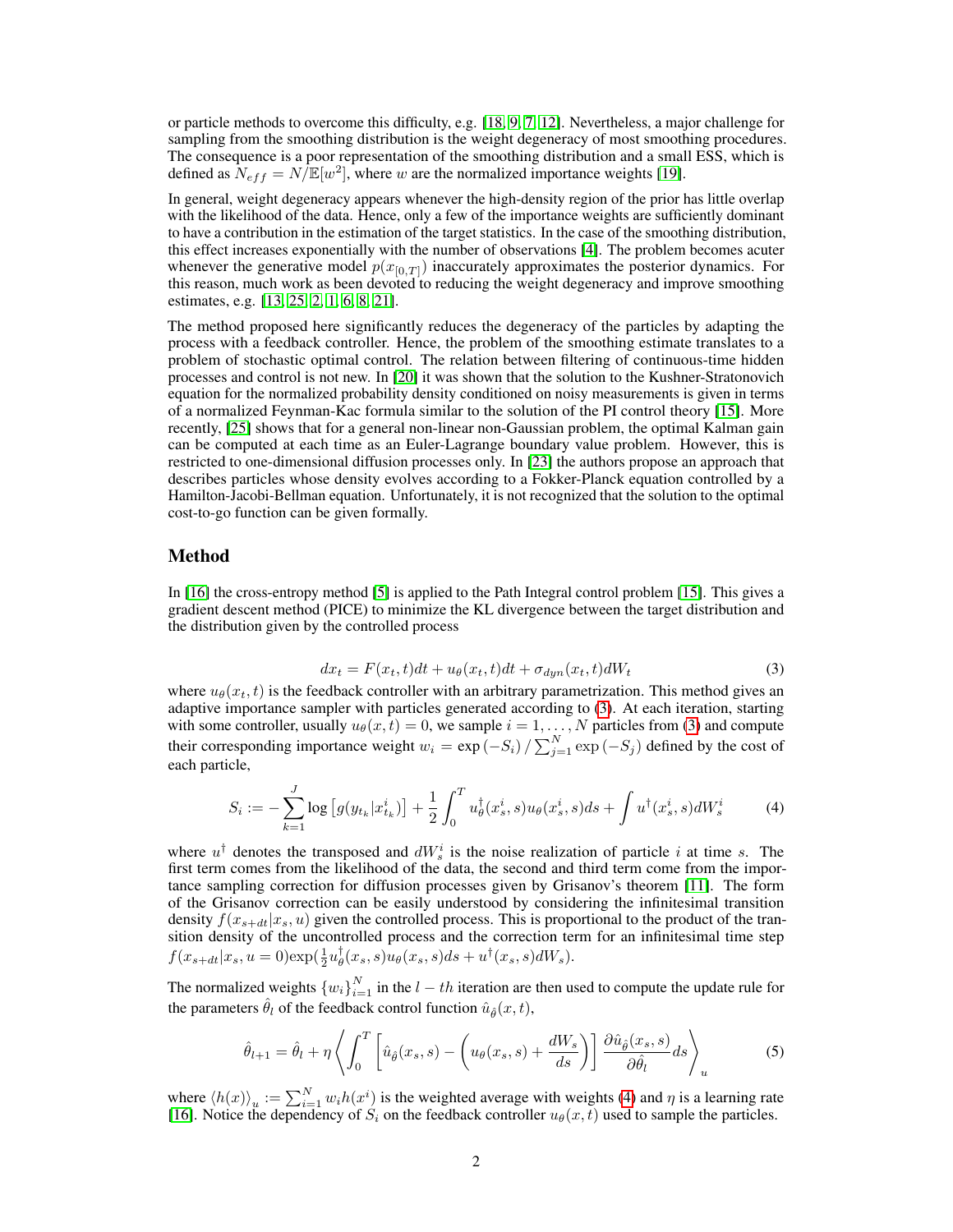

<span id="page-2-0"></span>Figure 1: Examples of smoothing estimates of the hidden neuronal activity in the motor cortex (blue: mean; red: standard deviation). Black star: maximum of the mean estimate; red star: measured response time.

<span id="page-2-1"></span>Figure 2: Comparison of estimates: standard Bootstrap Filter-Smother (black) and PICES estimate (blue). The values of the fMRI time-series are scaled with a factor of 8 for comparison (green). The CPU time for both methods is about 40 minutes.

A good parametrization of the controller is crucial because better approximations to the optimal control result in more efficient importance samplers. However, the design of a "good" controller is a non-trivial task. Thus, we need a flexible parametrization to approximate a complex function without specifying the concrete features needed for good performance. In this regard, deep neural networks are a natural candidate. Since PICE places no restriction on the parametric form of  $\hat{u}_{\hat{a}}(x, t)$ , we choose a deep neural network.

Notice that in [5](#page-1-0) we distinguish between the controller used to sample particles  $u_{\theta}(x, t)$ , and the controller  $\hat{u}_\text{a}(x, t)$  that is being updated. The expression provides an unbiased estimate of the gradient for any choice of  $u_{\theta}(x, t)$ , but the variance of the estimate depends on the controller. A particular choice that we take here is  $u = \hat{u}$ , i.e. sample particles with the most recently constructed sampler  $\hat{u}$ .

The initialization of the particles at time  $t = 0$  requires special care. A priori, the particles are distributed according to  $p(x_0)$ , but this distribution changes to the posterior marginal  $p(x_0|y_{0:T})$ . In general, it is hard to sample from this distribution. For this purpose, we introduce a Gaussian as importance sampler at the initial time which is adapted at each iteration using the statistics of the marginal obtained in the previous iteration [\[24\]](#page-5-0).

## Results

An important example of hidden state estimation from indirect sparse measurements comes from neuroscience. Non-invasive methods to measure brain activity, e.g. fMRI, are important to understand cognitive processes in the human brain. However, the measurement of the brain activity through fMRI is indirect and delayed due to the hemodynamics.

We use PICES to estimate the neuronal activity of a subject during an experiment. In it, visual or auditory stimuli were presented and the subject had to press a button as soon as the stimulus was perceived [\[22\]](#page-5-7). For the estimations, we consider the motor cortex as the region of interest (ROI) modeled by a 5-dimensional hidden state where the neuronal activity  $z$  follows the one-dimensional stochastic dynamics,

$$
dz = -zdt + \sigma_z dW_z.
$$
 (6)

The way in which the neural process affects the BOLD response is modeled in a standard way involving four coupled nonlinear differential equations, two for the Hemodynamic equations [\[10\]](#page-4-13) and two for the Balloon model. The observation model is a Gaussian with mean given by a non-linear function of the states of the Balloon model. This function represents the Bold signal change [\[3\]](#page-4-14).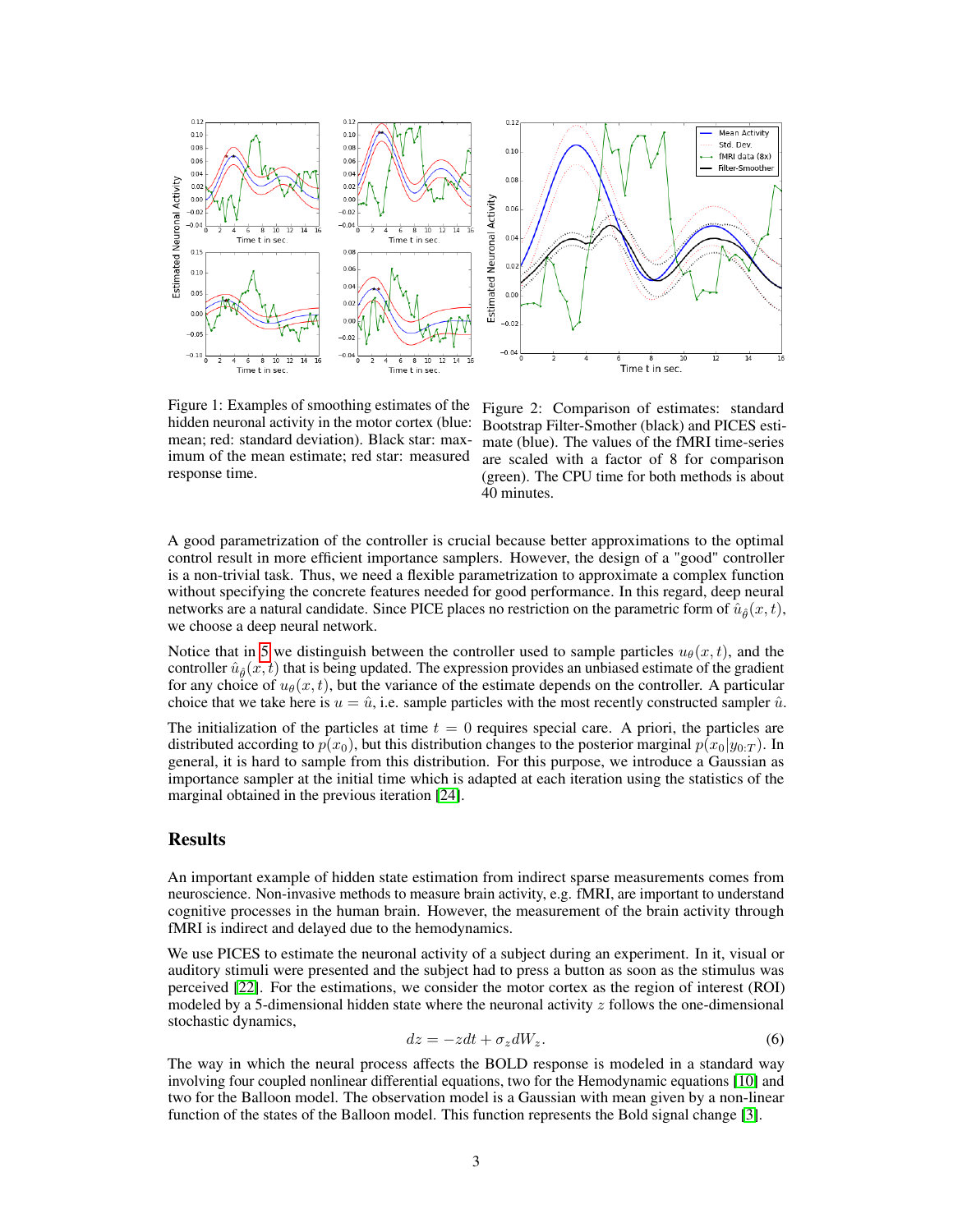

<span id="page-3-0"></span>Figure 3: Effective Sampling Size vs iterations (left) for four fMRI time series: The initial fraction of ESS is around  $3 \times 10^{-6}$ , i.e. only one particle out of the  $N = 3 \times 10^5$  has a significant contribution to the estimations. Right: The mean cost  $\mathbb{E}_u[S]$  under the control at each iteration.

The objective is to reconstruct the neuronal signal  $z$  from the observed Bold signal. Notice that we disregard any inputs to the ROI (from visual or auditory stimuli) and consider them as unknown.

Each of the 30 stimuli presented to a subject gives an fMRI time series consisting of 41 observations at an interval of  $\Delta t = 0.399$  s. We estimate the hidden neuronal activity by iterating the learning procedure 45 times. Per learning iteration we use 500 CPUs (or "workers") of the Dutch highperformance computing platform Cartesius with 600 particles each. As a controller, we use a neural network with 8 hidden layers and 50 nodes each. All nodes have a rectified linear transfer function. In figure [1](#page-2-0) we present four examples of the estimation using PICES. Notice that although no input is assumed, the estimated neuronal response has a clear peak close to the experimentally measured response time.

For comparison, we estimate the smoothing distribution over the neuronal activity with a standard Bootstrap Filter-Smoother (BFS [\[17\]](#page-4-15)). We use 500 workers with  $10<sup>4</sup>$  particles per CPU. In each worker, we estimate the mean and variance of the smoothing distribution. Since the effective sampling size of the BFS deteriorates for early times, the variance of the estimates at these times is large. For this reason, the estimations are done using 90 forward passes on each CPU to get better estimates.

Figure [2](#page-2-1) compares the estimates from PICES and BFS for one of the 30 fMRI time courses that we analyzed. The result shows that the BFS has problems estimating a larger amplitude of the neuronal activity. This is due to the fact that the BFS cannot reconstruct a posterior which significantly deviates from the prior due to the lack of input in the model. In contrast, the control drift  $u(x_t, t)$  in PICES accounts for the lack of inputs in our model.

Finally, in figure [3](#page-3-0) left we show how the fraction of the ESS (EffSS) increases several orders of magnitude, from around  $3 \times 10^{-6}$  to  $0.7 - 0.85$ . On the right, the mean cost of the particles in each iteration. The results show how reducing the mean cost  $S$  is accompanied by an increase in the ESS of the particles.

#### **Conclusion**

In this paper, we propose a stochastic optimal control method to estimate posterior processes, as an alternative to particle smoothing. In these problems, it is expected that the prior dynamics give a poor representation of the posterior process, which explains the poor performance of the Bootstrap Filter-Smoother. Our results on fMRI show that the adaptive importance sampling using a controlled diffusion process improves the efficiency of the sampler several orders of magnitude. We can learn an arbitrary parametrized controller. Here, we used a deep neural network. We found that a shallow network or a simpler linear feedback controller performed significantly worse in this case (results not shown).

Both the sampling and gradient computations are easy to parallelize and can be implemented efficiently in a distributed manner. This is in strong contrast with the standard SMC methods where the resampling is a bottleneck when considering a distributed implementation and extra considerations are needed [\[14\]](#page-4-16).

The proposed method can be applied to a large range of problems where the dynamics of the hidden state can be described by the general SDE [\(1\)](#page-0-0). In addition, there is no constraint imposed on the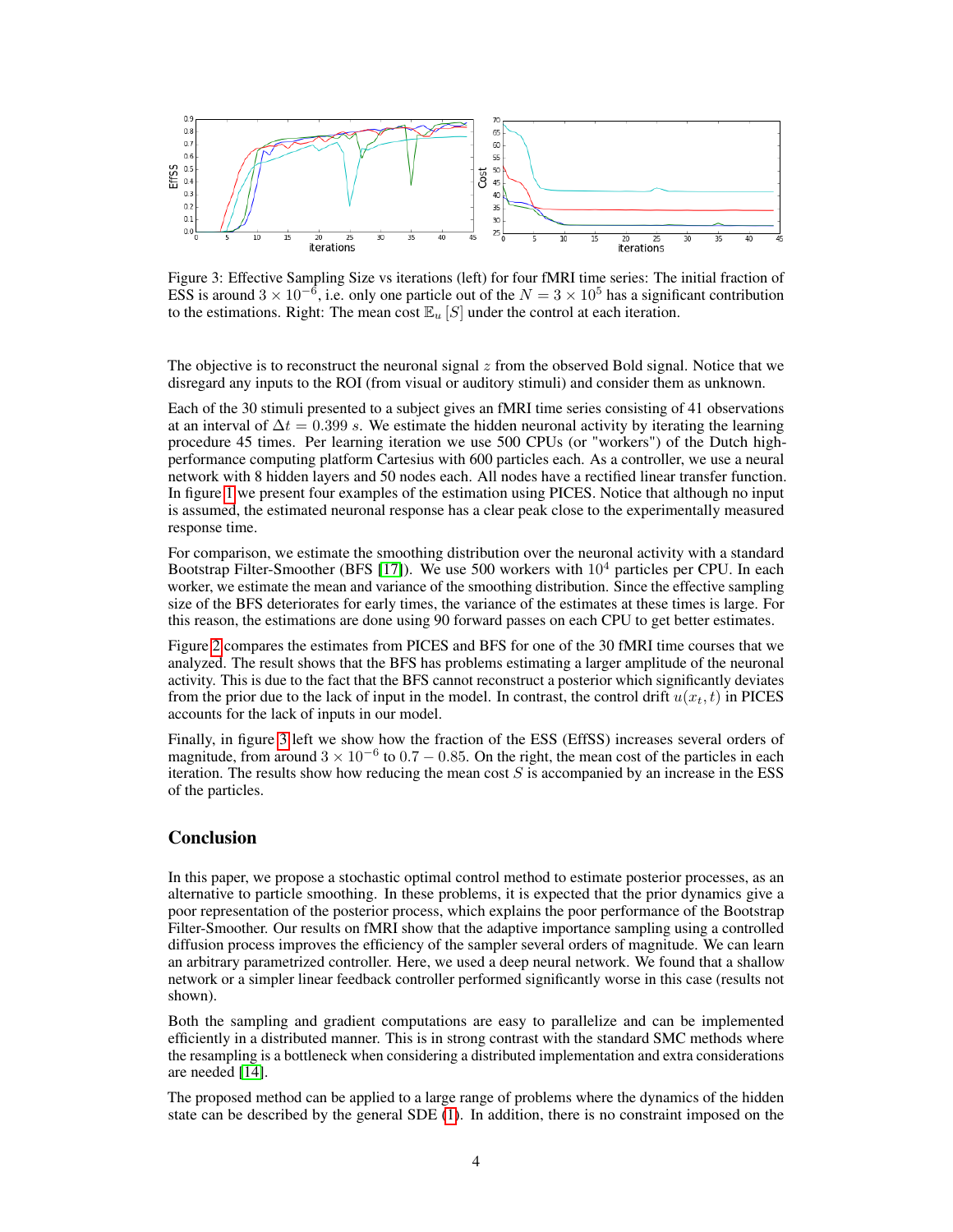observation model. Thus, PICES is applicable in many inference problems with different modalities of data, e.g. spike inference from Ca-Imaging recordings or model based decoding of spike trains. This makes PICES a promising alternative to the current particle smoothing methods.

#### References

- <span id="page-4-7"></span>[1] Mark Briers, Arnaud Doucet, and Simon Maskell. Smoothing algorithms for state–space models. *Annals of the Institute of Statistical Mathematics*, 62(1):61–89, 2010. [\(document\)](#page-0-1)
- <span id="page-4-6"></span>[2] Pete Bunch and Simon Godsill. Improved particle approximations to the joint smoothing distribution using markov chain monte carlo. *Signal Processing, IEEE Transactions on*, 61(4):956–963, 2013. [\(document\)](#page-0-1)
- <span id="page-4-14"></span>[3] Richard B Buxton, Eric C Wong, and Lawrence R Frank. Dynamics of blood flow and oxygenation changes during brain activation: the balloon model. *Magnetic resonance in medicine*, 39(6):855–864, 1998. [\(document\)](#page-0-1)
- <span id="page-4-4"></span>[4] Olivier Cappé, Eric Moulines, and Tobias Rydén. *Inference in hidden Markov models*. Springer New York, 2006. [\(document\)](#page-0-1)
- <span id="page-4-11"></span>[5] Pieter-Tjerk De Boer, Dirk P Kroese, Shie Mannor, and Reuven Y Rubinstein. A tutorial on the cross-entropy method. *Annals of operations research*, 134(1):19–67, 2005. [\(document\)](#page-0-1)
- <span id="page-4-8"></span>[6] Randal Douc, Aurélien Garivier, Eric Moulines, and Jimmy Olsson. Sequential monte carlo smoothing for general state space hidden markov models. *The Annals of Applied Probability*, 21(6):2109–2145, Dec 2011. [\(document\)](#page-0-1)
- <span id="page-4-2"></span>[7] Arnaud Doucet and Adam M Johansen. A tutorial on particle filtering and smoothing: Fifteen years later. *Handbook of Nonlinear Filtering*, 12:656–704, 2009. [\(document\)](#page-0-1)
- <span id="page-4-9"></span>[8] Cyrille Dubarry and Randal Douc. Improving particle approximations of the joint smoothing distribution with linear computational cost. In *Statistical Signal Processing Workshop (SSP), 2011 IEEE*, pages 209–212. IEEE, 2011. [\(document\)](#page-0-1)
- <span id="page-4-1"></span>[9] Paul Fearnhead, David Wyncoll, and Jonathan Tawn. A sequential smoothing algorithm with linear computational cost. *Biometrika*, 97(2):447–464, 2010. [\(document\)](#page-0-1)
- <span id="page-4-13"></span>[10] Karl J Friston, Andrea Mechelli, Robert Turner, and Cathy J Price. Nonlinear responses in fmri: the balloon model, volterra kernels, and other hemodynamics. *NeuroImage*, 12(4):466–477, 2000. [\(document\)](#page-0-1)
- <span id="page-4-12"></span>[11] Igor Vladimirovich Girsanov. On transforming a certain class of stochastic processes by absolutely continuous substitution of measures. *Theory of Probability & Its Applications*, 5(3):285–301, 1960. [\(document\)](#page-0-1)
- <span id="page-4-3"></span>[12] Simon J Godsill, Arnaud Doucet, and Mike West. Monte carlo smoothing for nonlinear time series. *J. Amer. Statist. Assoc.*, 99(465):156–168, Mar 2004. [\(document\)](#page-0-1)
- <span id="page-4-5"></span>[13] Shixiang Gu, Zoubin Ghahramani, and Richard E Turner. Neural adaptive sequential monte carlo. In *Advances in Neural Information Processing Systems*, pages 2629–2637, 2015. [\(document\)](#page-0-1)
- <span id="page-4-16"></span>[14] Soren Henriksen, Adrian Wills, Thomas B Schön, and Brett Ninness. Parallel implementation of particle mcmc methods on a gpu. *IFAC Proceedings Volumes*, 45(16):1143–1148, 2012. [\(document\)](#page-0-1)
- <span id="page-4-10"></span>[15] Hilbert J Kappen. Linear theory for control of nonlinear stochastic systems. *Physical review letters*, 95(20):200201, 2005. [\(document\)](#page-0-1)
- <span id="page-4-0"></span>[16] H.J. Kappen and H.C. Ruiz. Adaptive importance sampling for control and inference. *Journal of Statistical Physics*, 2016. [\(document\)](#page-0-1)
- <span id="page-4-15"></span>[17] Genshiro Kitagawa. Monte carlo filter and smoother for non-gaussian nonlinear state space models. *Journal of computational and graphical statistics*, 5(1):1–25, 1996. [\(document\)](#page-0-1)